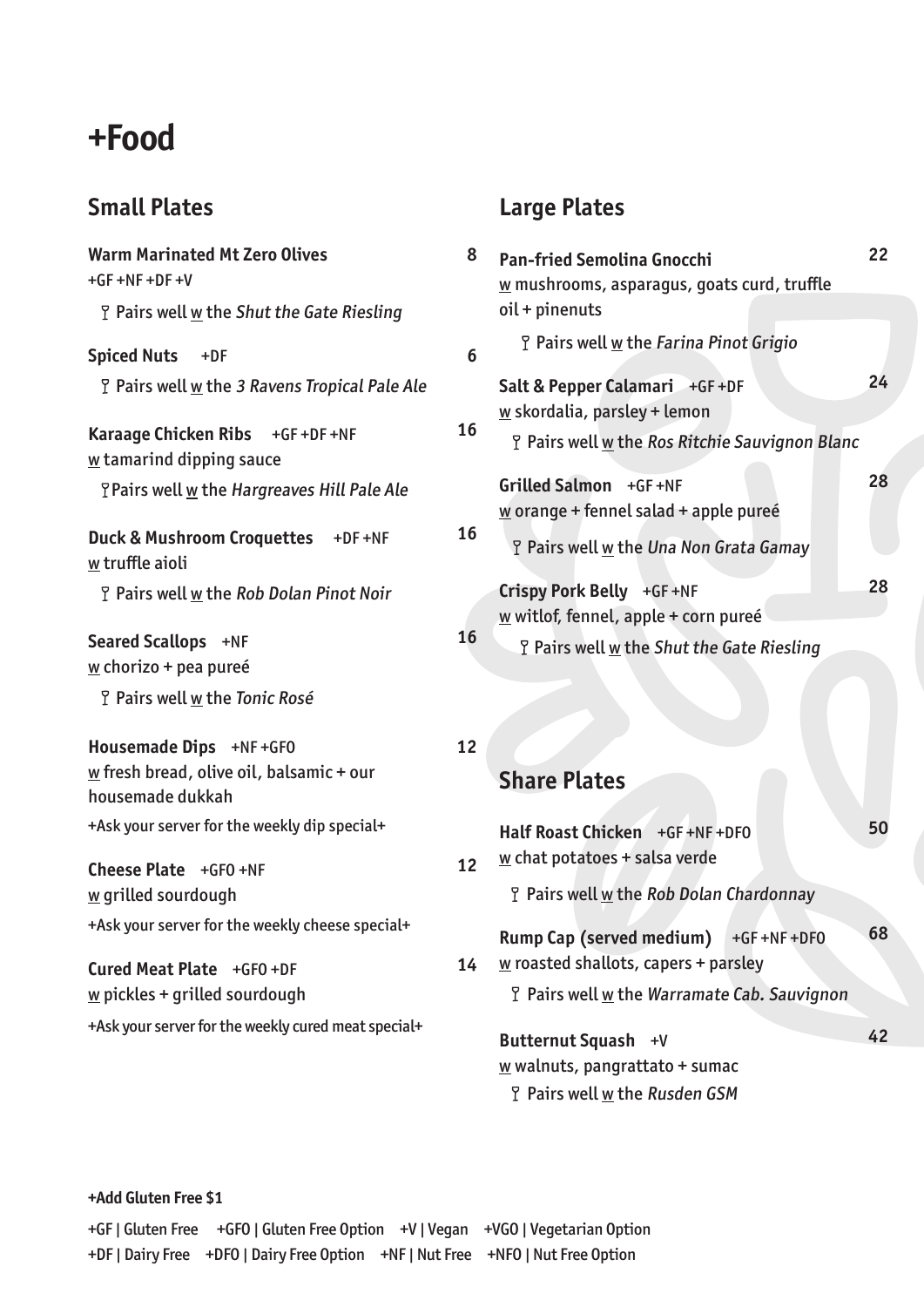# **+Food**

## **Sides**

| <b>Grilled Cos Salad</b><br>$\underline{w}$ blue cheese dressing + croûtons       | 12 |  |
|-----------------------------------------------------------------------------------|----|--|
| Green Beans +GF+DF0<br>$\underline{w}$ goats cheese + salsa verde                 | 12 |  |
| Chat Potatoes +GF                                                                 | 10 |  |
| Truffle Fries +GFO +DF                                                            | 12 |  |
|                                                                                   |    |  |
| <b>Dessert</b>                                                                    |    |  |
| <b>Cookie Smash</b><br>$\underline{w}$ housemade cookie dough + vanilla ice-cream | 12 |  |
| Warm Almond Cake +GF<br>$\underline{w}$ drunken strawberries + whipped cream      | 12 |  |
| Housemade Brownie +GF<br>$\underline{w}$ raspberry coulis + vanilla ice-cream     | 12 |  |
| Affogato<br>$\underline{w}$ Amaretto, shot of ST ALi espresso + vanilla ice-cream | 12 |  |
| <b>Dessert Cocktail</b><br>Ask your server for the weekly special                 | 15 |  |
| <b>Dessert Wine</b><br>Rob Dolan Late Harvest Sauvignon Blanc                     | 12 |  |
|                                                                                   |    |  |

**+Add Gluten Free \$1**

|                                                                                 | +GF   Gluten Free +GFO   Gluten Free Option +V   Vegan +VGO   Vegetarian Option |
|---------------------------------------------------------------------------------|---------------------------------------------------------------------------------|
| +DF   Dairy Free +DFO   Dairy Free Option +NF   Nut Free +NFO   Nut Free Option |                                                                                 |